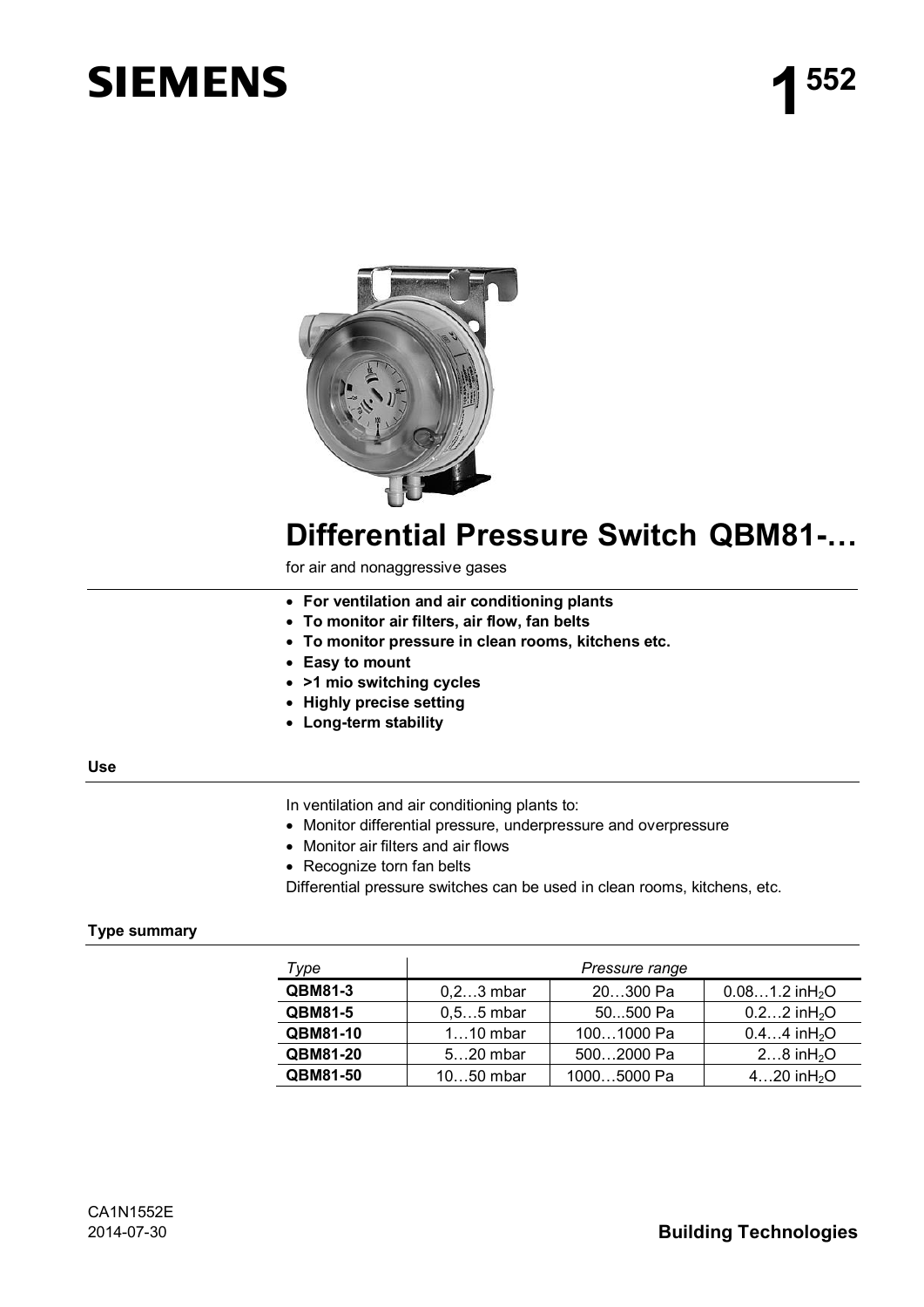When ordering, please indicate quantity, name and product number. *Example:*  **1 differential pressure switch QBM81-5**

The accessory duct probe FK-PZ3 are included in the delivery. Additional accessories must be ordered separately.

### **Mechanical design**

The differential pressure switch QBM81-... consists of:

- Housing and cover
- Diaphragm
- 1 sheet-steel mounting bracket

Accessory duct probe connection kit (FK-PZ3):

- 2 duct adaptors
- $\bullet$  4 fixing screws
- $\bullet$  2 m tubing, 5/8 mm dia.

4 screws

### **Accessories**

For precise measurements, two additional duct probe sets must be delivered; see also data sheet CA1N1589E:

**FK-PZ1** Set containing two stainless steel duct adaptors with rubber grommet **FK-PZ2** Set containing two duct adaptors with aluminum fixing rosettes,

**Technical design** 

The differential pressure between the two pressure connections deflects a springloaded diaphragm. This special diaphragm ensures the long-term stability of switching points.

Each type is engraved with individual scales for very precise adjustment. The adjustment options are illustrated in the 5 diagrams in Section "Functions" below.

### **Functions**

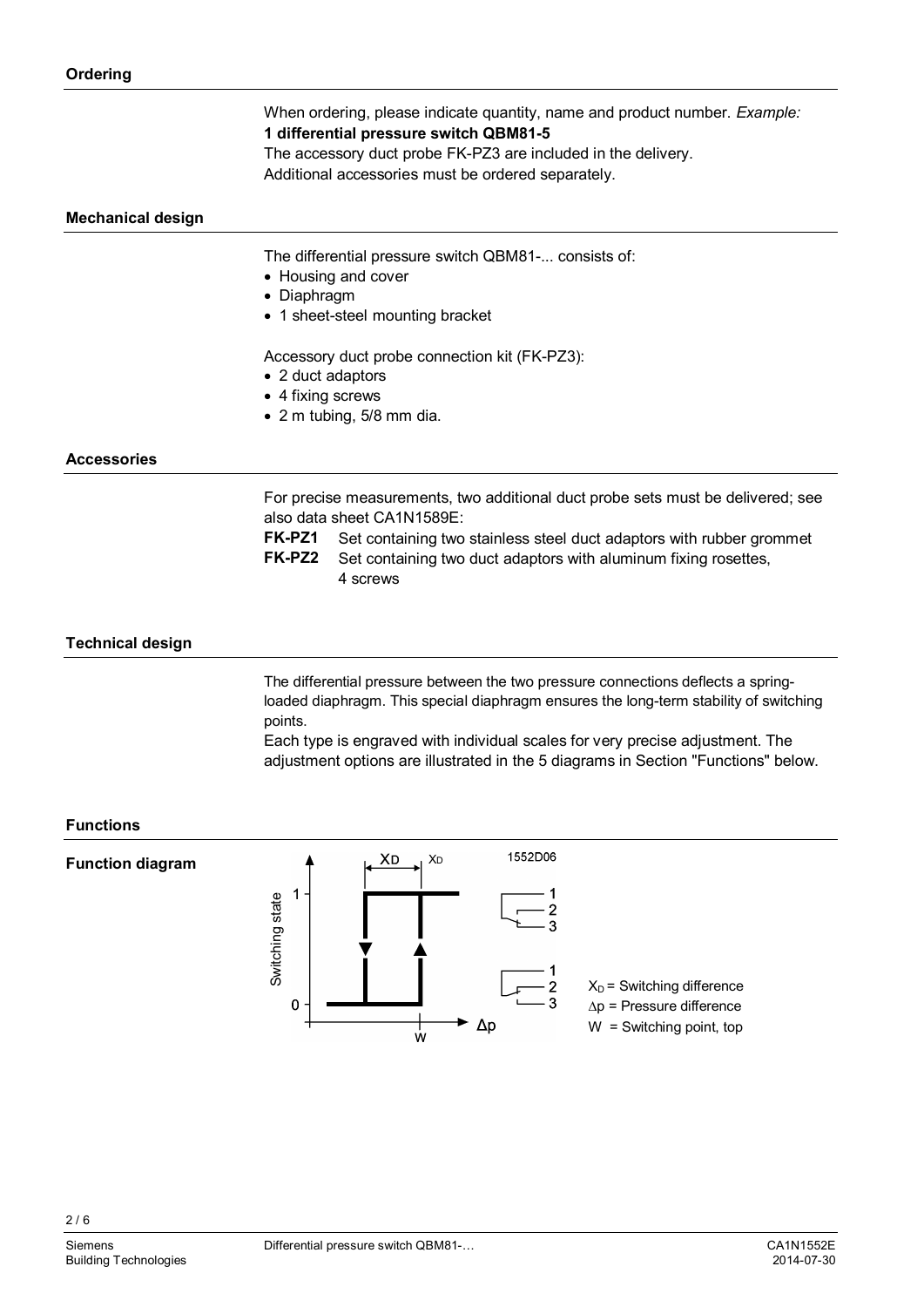### **Switching points**



### **Application examples**



### **Mounting notes**

Mounting instructions are enclosed with the differential pressure switch. The pressure switch is suitable for mounting on air ducts or walls. Vertical orientation is recommended, but any orientation is acceptable in principle. Mounting positions other than vertical affects the switching point of the differential pressure switch; see "Commissioning notes" below.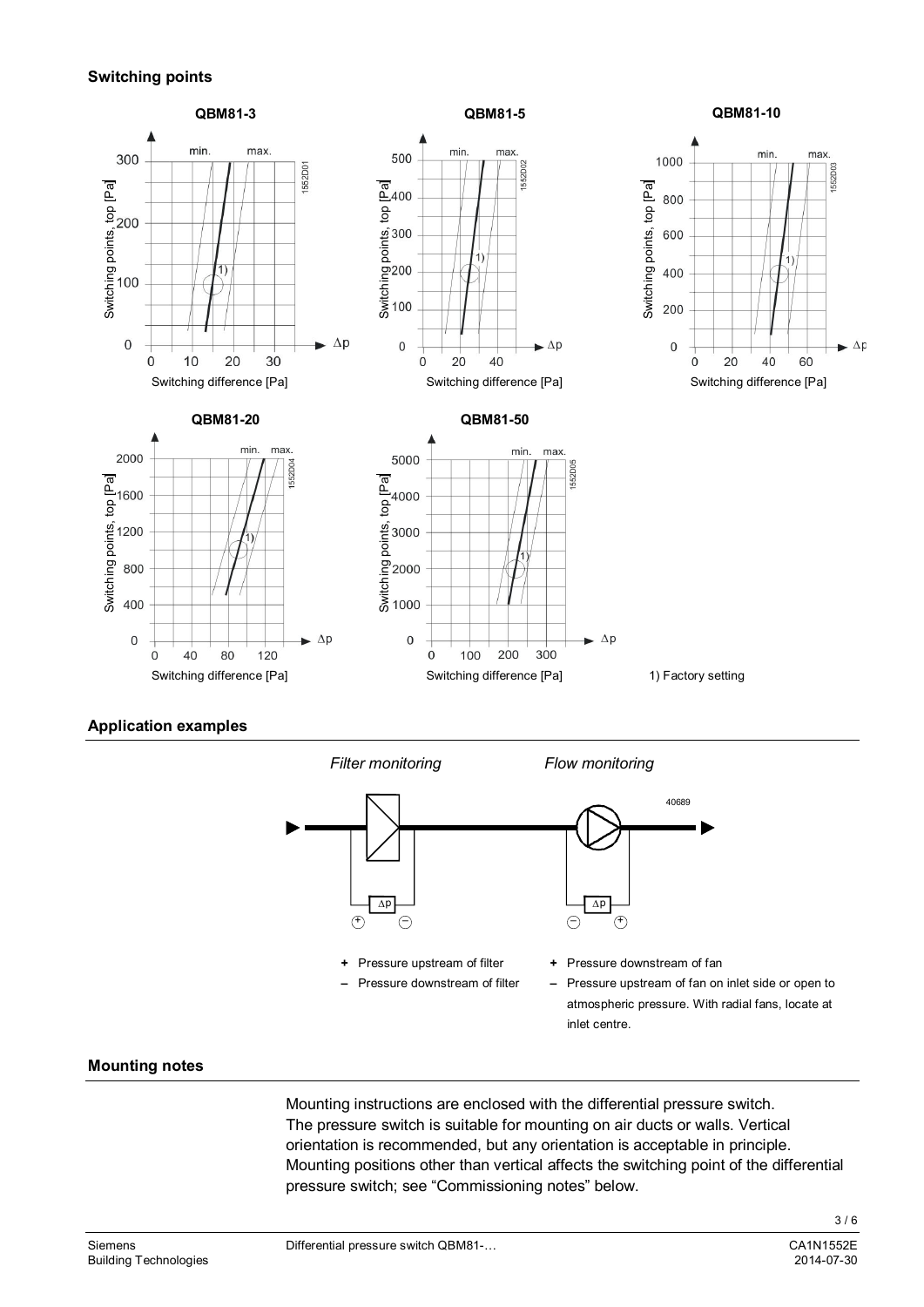The pressure connection tubes can be any length, but the response time increases if longer than 2 meters.

Mount the pressure switch above the pressure connection points. To prevent accumulation of condensation, route the tubing to ensure gradual incline from the pressure connection points to the differential pressure switch (no looping).

### **Commissioning notes**

Select the required setpoint using the setpoint knob [5] located under the cover (see "Dimensions").

The differential pressure switch is factory-calibrated in vertical position. Horizontal installation affects the switching point as follows:

- With cover facing upward: Switching point is 11 Pa higher than scale
- With cover facing downward: Switching point is 11 Pa lower than scale.

### **Disposal**



The devices are considered electronics devices for disposal in term of European Directive 2012/19/EU and may not be disposed of as domestic waste.

- Dispose of the device via the channels provided for this purpose.
- Comply with all local and currently applicable laws and regulations.

### **Technical data**

| Electrical interface  | Type of switch                                        | Single-pole change-over, multi-layer contact          |  |
|-----------------------|-------------------------------------------------------|-------------------------------------------------------|--|
|                       | Contact rating                                        | AC/DC 24 V, $\geq$ 0.01 A                             |  |
|                       |                                                       | AC 250 V, max. 5 A res.                               |  |
|                       |                                                       | max. 3 A ind., $\cos \varphi > 0.6$                   |  |
|                       |                                                       | $(0.8 A starting current sixfold, cos \varphi > 0.6)$ |  |
|                       | Voltage against earth                                 | Max. AC 250 V                                         |  |
| $\frac{1}{2}$ Warning | No internal fuse                                      |                                                       |  |
|                       | External preliminary protection required in all cases |                                                       |  |
|                       | External supply line protection (EU)                  | Fuse slow max. 10 A                                   |  |
|                       |                                                       | or                                                    |  |
|                       |                                                       | Circuit breaker max, 13 A                             |  |
|                       |                                                       | Characteristic B, C, D according to EN 60898          |  |
|                       | Switching differential                                | Factory set                                           |  |
|                       | Reset                                                 | Automatic                                             |  |
|                       | Service life                                          | >1 000 000 switching cycles                           |  |
| Functional data       | Measuring range                                       | See "Type summary"                                    |  |
|                       | Max. unilateral overload                              |                                                       |  |
|                       | $-3075 °C$                                            | 7500 Pa                                               |  |
|                       | $-3085 °C$                                            | 5000 Pa                                               |  |
|                       | Permitted media                                       | Air, non-corrosive gases                              |  |
|                       | Reproducibility for range                             |                                                       |  |
|                       | 20300 Pa                                              | $<\pm 2.5$ Pa                                         |  |
|                       | 502000 Pa                                             | $±5$ Pa                                               |  |
|                       | 10005000 Pa                                           | $±15$ Pa                                              |  |
| Degree of protection  | Protection class                                      | III according to EN 60730-1                           |  |
|                       | Protection degree of housing                          | IP54 according to EN 60529                            |  |
| <b>Materials</b>      | Housing                                               | Fiber-glass reinforced polycarbonate                  |  |
|                       | Cover                                                 | Polycarbonate                                         |  |
|                       | Diaphragm                                             | Silicone. Iow-swell rubber, emission-free             |  |
|                       | Mounting bracket                                      | Sheet-steel (galvanized)                              |  |
|                       | Duct adaptors                                         | <b>ABS</b>                                            |  |
|                       | Tubing                                                | PVC, soft                                             |  |
| Mounting              | Orientation                                           | Any:                                                  |  |
|                       |                                                       | See "Commissioning notes"                             |  |
| Connections           | Electrical connection                                 | 3 screw terminals                                     |  |
|                       | Cable entry                                           | PG11 cable gland                                      |  |
|                       | Pressure connections                                  | Male, dia. 6.2 mm                                     |  |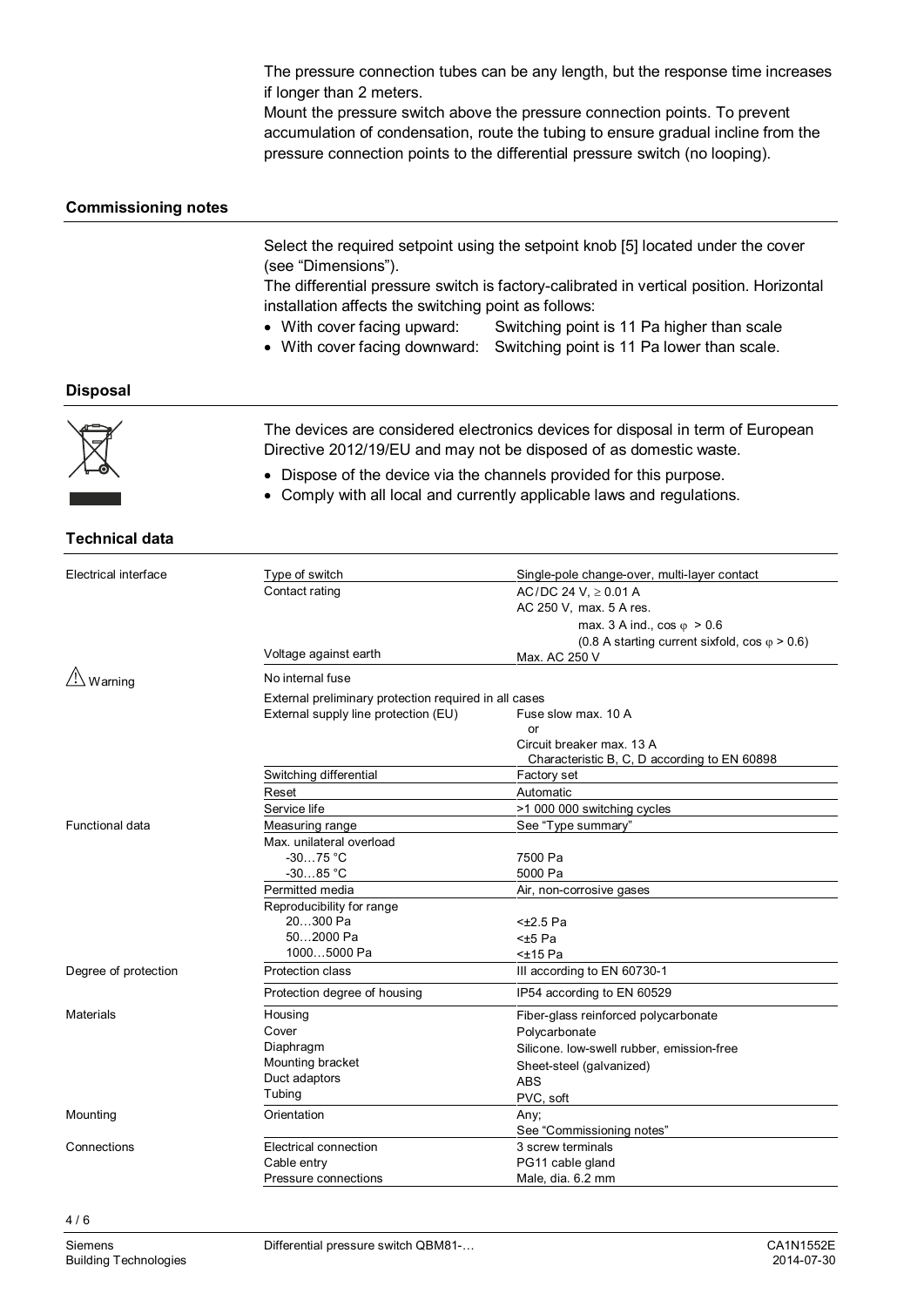| Ambient conditions          | Ambient temperature:                                                                                                                                                                                                               |                                                                                                                         |  |
|-----------------------------|------------------------------------------------------------------------------------------------------------------------------------------------------------------------------------------------------------------------------------|-------------------------------------------------------------------------------------------------------------------------|--|
|                             | Operation                                                                                                                                                                                                                          | $-30+85$ °C                                                                                                             |  |
|                             | Storage                                                                                                                                                                                                                            | $-40+85 °C$                                                                                                             |  |
|                             | Ambient humidity                                                                                                                                                                                                                   | <90 % r.h. (non-condensing)                                                                                             |  |
| Directives and Standards    | Product standard                                                                                                                                                                                                                   | EN 61326-x                                                                                                              |  |
|                             |                                                                                                                                                                                                                                    | Electrical equipment involved in measurement, control,<br>and laboratory use; EMV requirements; general<br>requirements |  |
|                             | Electromagnetic compatibility (application)                                                                                                                                                                                        | For residential, commercial, and industrial environments.                                                               |  |
|                             | EU Conformity (CE)                                                                                                                                                                                                                 | CA1T1552xx <sup>"</sup>                                                                                                 |  |
|                             | <b>EAC Conformity</b>                                                                                                                                                                                                              | Eurasia Conformity                                                                                                      |  |
|                             | DVGW approval                                                                                                                                                                                                                      | to DIN 1854                                                                                                             |  |
| Combustion class            |                                                                                                                                                                                                                                    | According to UL94                                                                                                       |  |
|                             | Pressure casing and housing                                                                                                                                                                                                        | $V-0$                                                                                                                   |  |
|                             | Cover                                                                                                                                                                                                                              | HB                                                                                                                      |  |
|                             | Plastic tubing                                                                                                                                                                                                                     | $V-2$                                                                                                                   |  |
|                             | Duct adaptors                                                                                                                                                                                                                      | <b>HB</b>                                                                                                               |  |
| Environmental compatibility | The product environmental declaration CA1E1552 <sup>"</sup> contains data on environmentally compatible<br>product design and assessments (RoHS compliance, materials composition, packaging, environmental<br>benefit, disposal). |                                                                                                                         |  |
| Weight                      | Weight (including packaging)                                                                                                                                                                                                       | 0.19 kg with mounting bracket                                                                                           |  |
|                             | *) The documents can be downloaded from http://siemens.com/bt/download.                                                                                                                                                            |                                                                                                                         |  |

### **Connection terminals**



Switch position 1–2: lower pressure Switch position 1–3: higher pressure

5 / 6